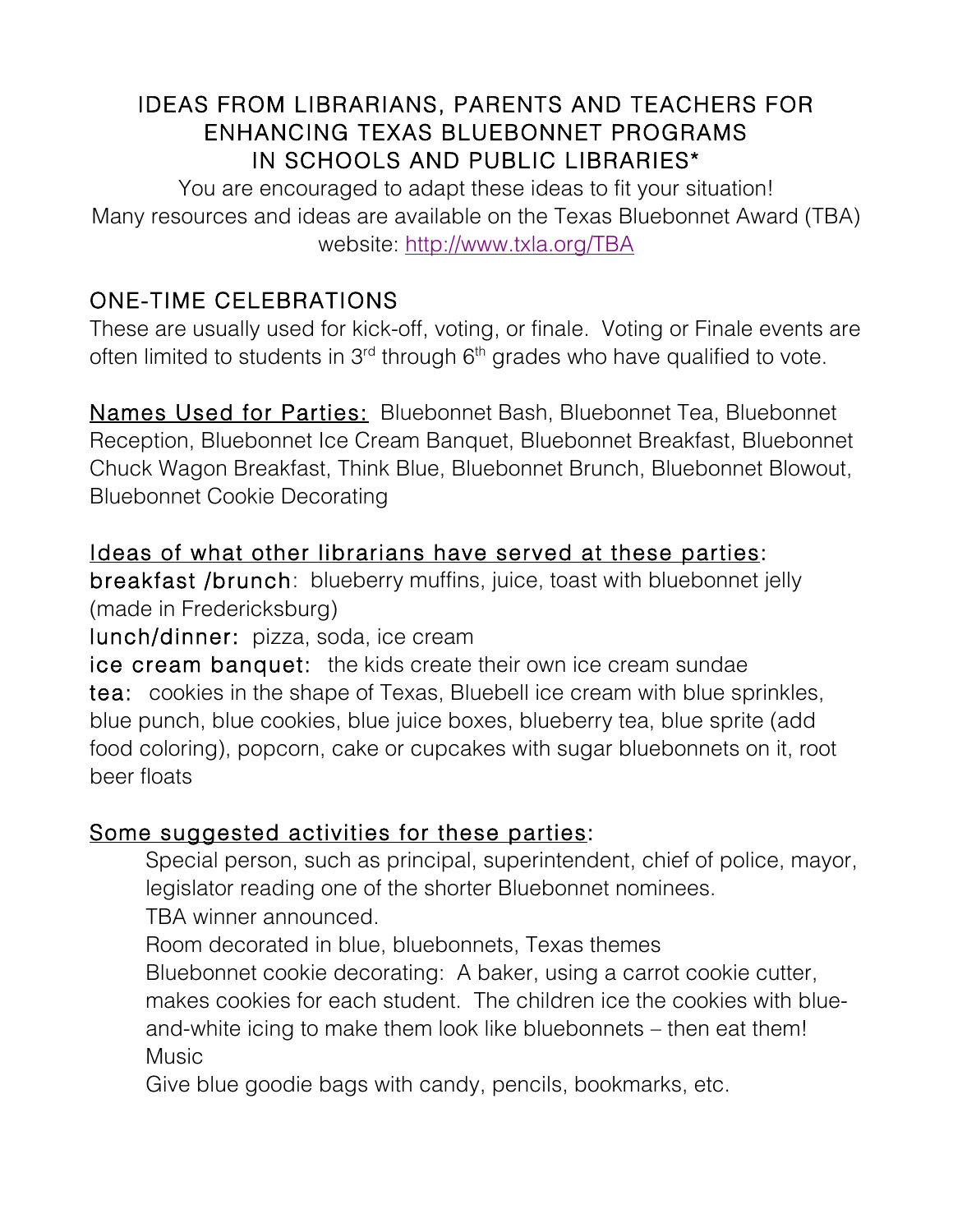Chuck wagon breakfast: served from a chuck wagon. Cowboy ropers invited, steer head on bale of hay set up for students to try their hands at roping, throwing horseshoes, stick horse races, students dress western for the event

 Students and librarian dress as a character from a Bluebonnet nominee Invite children's families to the party

All attendees wear blue

 Read, or have students do Readers Theater for The Legend of the **Bluebonnet by Tomie DePaola.** 

Fingerpaint bluebonnets

Invite local newspaper/TV station to report the event

 Give certificates (order from the Bluebonnet website) to participants. Have the principal or other well-known community figure hand out the certificates to each child. Take a photo of each child receiving the certificate to e-mail to their parents.

 Give "Lamp of Knowledge" to participants with their name engraved on it. Have the principal or other well-known community figure hand them to each child. Take a photo of each child receiving the certificate to e-mail to their parents.

 Take a group grade-level photo of all the Bluebonnet voters. Enlarge the picture to poster size. Put them up at special event.

Kids book talk their favorite nominee

# OTHER ONE-TIME EVENTS

**Bluebonnet Stomp:** After raking the area you choose to loosen the soil somewhere around your school or library grounds, each child is given a snack size baggy of bluebonnet seeds. A sticker might be attached that says, "Reading blooms with Bluebonnets." The TBA video could be shown prior to the Stomp, and refreshments could be served afterwards. October is usually a good month for this, but check with a local nursery to see what the best time for planting bluebonnets is for your area. Perhaps a local feed store or nursery might donate the seeds. Hopefully, the bluebonnets will come up and beautify the area.

**Bluebonnet Sleepover:** See other sections for activities, goodies, etc., but here is an idea that really fits a sleepover: kids decorate pillowcases with titles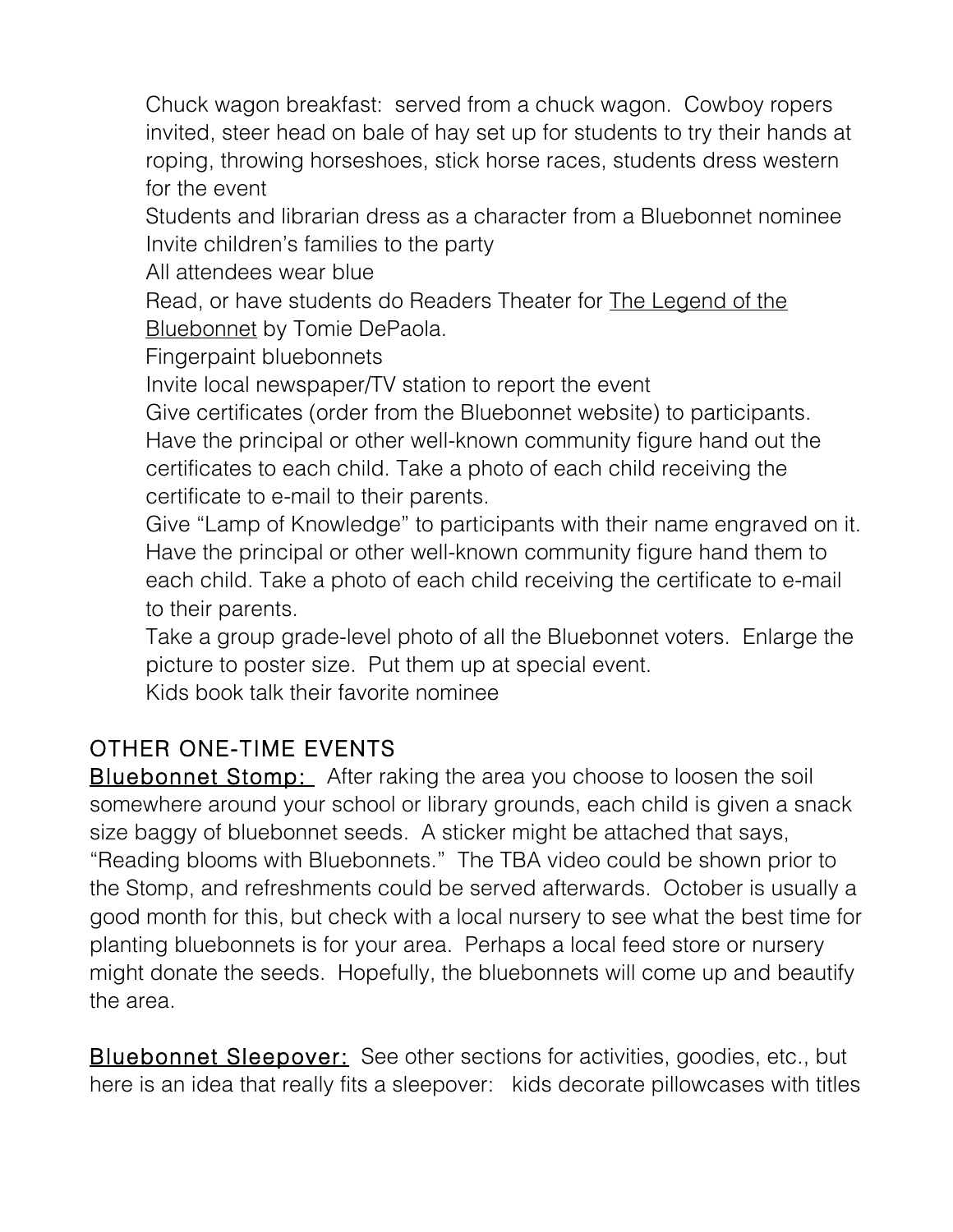of nominated books on one side and signatures of sleepover participants on the other.

**Battle of the Bluebonnet Books:** In January, each classroom or public library Bluebonnet group presents one or more teams to compete in the Battle of the Bluebonnet books. (The most successful teams are usually made of children who read different books, who did not all read the same books.) All students can submit questions throughout the year as they read the books, or the librarian or teachers can make up the questions about the books. (AR, etc., tests might supply you with questions for each title, too.) Kids work in teams to provide the answers, and the last team standing is the winner. Perhaps a prize or a privilege could be awarded to each member of the winning team. Usually, a team captain is appointed who provides the "final" answer for each question after consulting with his/her team. (Sometimes, the book titles are put on cards. The answers could all be the name of the book, and the students would just hold up the proper card instead of calling out answers.)

Bluebonnet Parade: Classrooms select their favorite Bluebonnet Book and decorate an AV cart to depict details from the book. Awards are given each entry, such as the Superintendent's Award, the Principal's Award, Third Grade Award, and so on. Floats are paraded around the school cafeteria, and students from each entry's classroom emcee the parade by describing the float, titles and author.

Instead of floats, this could be a parade of Bluebonnet characters.

Pumpkin Parade or Display: Students can decorate a pumpkin in October representing their favorite Bluebonnet nominee.

Bluebonnet Commercials: Students can make commercials advertising their favorite book. They can make banners, posters, costumes, etc., and you can videotape them. The videotapes of the commercials can be played at announcement time or on individual DVD players, etc. This is a popular activity just before voting day.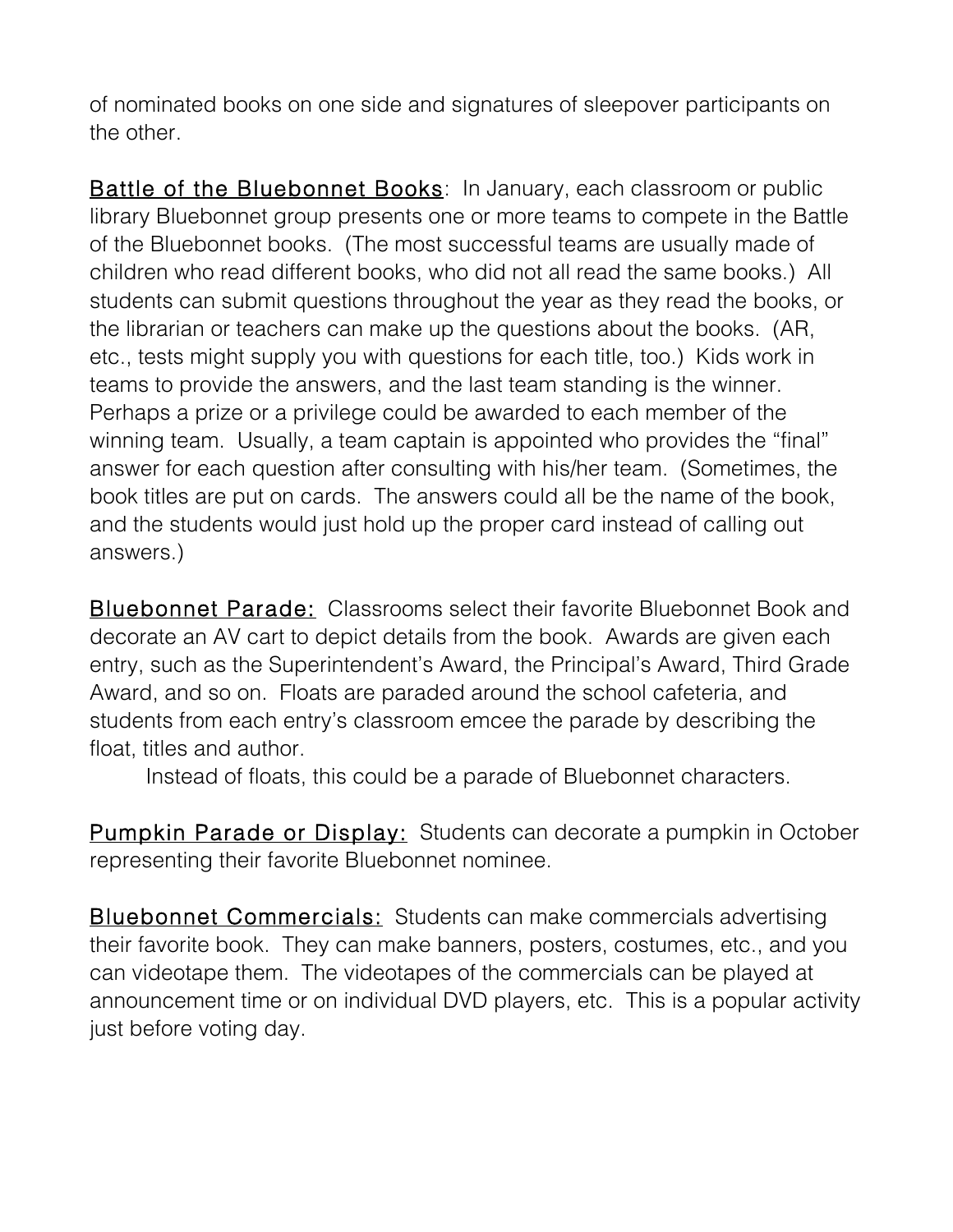**Bluebonnet Voting Rally:** Have students speak to rally others behind their favorite before voting day. This could be school-wide at an assembly or in individual classes.

**Bluebonnet Buttons:** Just before voting time have kids deign button covers for their favorite book using the form from the TBA website and, using a button machine, create the buttons for them to wear.

Classroom Door Decor: Each class selects a book from the master list and decorates their classroom door to represent their book. A prize could be given, perhaps an extra library period, etc.

### INCENTIVE IDEAS

#### For Teachers

 Teachers Tea in the library: to introduce the new Texas Bluebonnet nominees to the teachers after school with refreshments and a display of and information about the new nominees.

 Each time a teacher reads a Bluebonnet nominee to his/her class (or if you prefer, each teacher whose entire class qualifies to vote), the teacher's name is entered into a drawing to win a prize. At your January or February faculty meeting, hold the drawing and award the prize(s). Suggestions for prizes: gift certificate donated by local business such as a restaurant, free book from Book Fair, take care of his/her class while the teacher goes out for lunch, give the teacher an extra break by inviting the class to the library for an extra class (you could read the class another Bluebonnet book!), freebies picked up at TLA conference, etc.

 While at professional conferences such as TLA, pick up posters, pencils, pens, highlighters, note cards, bookmarks, cups, and other freebies that vendors are giving away. Sort these into goodie bags that can be given away whenever a teacher reads a Bluebonnet book to his/her class or when the entire class qualifies to vote.

 If an entire grade level has 100% of their students qualify to vote, take them goodies during their planning period. You could put the goodies on a cart and call it the "Bluebonnet Express."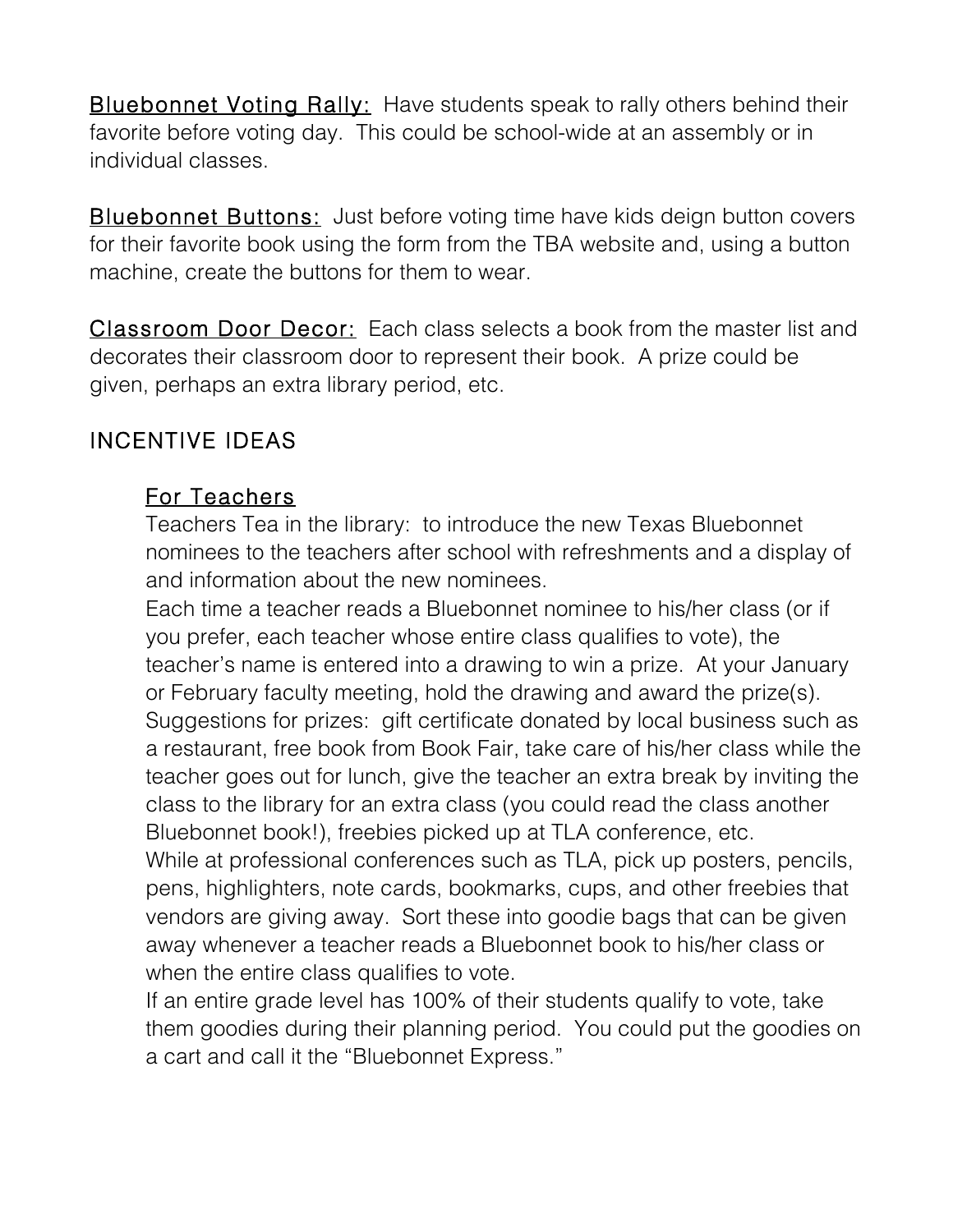## For Students

 Any of the celebrations or events, above can be an incentive for students. If 100% (or whatever percent you choose) of  $3<sup>rd</sup>$  through  $6<sup>th</sup>$  graders qualify to vote, have your principal, librarian, etc. volunteer to dye their hair blue, or wear a blue wig at school all day.

 Show the TBA video (order from the Texas Bluebonnet website) and talk about your program.

 When a student reads 5 of the nominated books, he/she may enter his/her name (and any other information you might need) in a drawing. Names can be drawn as the Bluebonnet program progresses, perhaps one name a week or a couple of names a month.

 Create a Bluebonnet Readers wall by laminating the book covers from each nominated book. Place these covers on a large empty wall, like a hall wall, and create lists under each for students who have read that book to sign their names.

 Make up some "Bluebonnet Bucks" for the kids that qualified to vote which can be used as credit at your Book Fair.

 Make a Bluebonnet name plate for the desk of each child who has qualified to vote. This can be made from the bluebonnet die cut that many schools own or from an outline picture of a bluebonnet which the child may color.

 Bluebonnet "Wall of Honor": When students qualify to vote by reading 5 nominated books, they are given an outline of the leaves and stem of a bluebonnet plant (no flower). They complete the bluebonnet by sticking their thumb in a blue inkpad and using the thumbprint to make the bluebonnet flower. These are put on the "Bluebonnet Wall of Honor." The kids' blue thumb is also a badge of honor!

 Flyers could be posted that say, "Alex can vote! Can YOU?" or "Jessica has qualified. Have YOU?"

# PROMOTIONAL IDEAS

 Submit an article to your local newspaper or school or district newsletter about your Bluebonnet program. (Any information on the TBA's website may be used to create your article.)

 Use the PA system at announcement time once a week to reveal which students have qualified to vote during that week.

Have kids write reviews or book talk a book during announcements.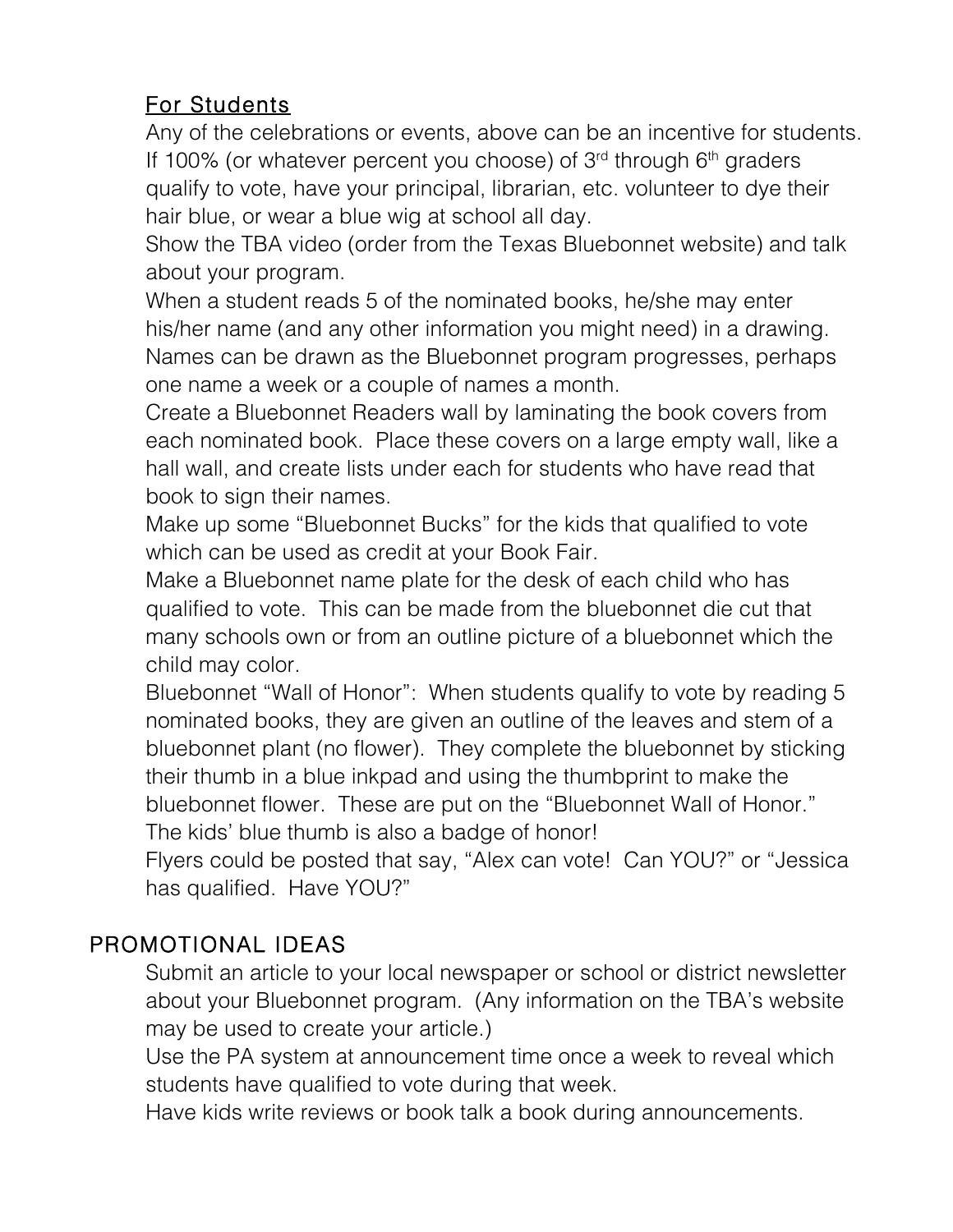When a class comes to the library, book talk a few of the books and talk about your program. Or have kids talk about the Bluebonnet books they have read.

 One high school librarian buys a set of Bluebonnet books each year and encourages her students to check them out and read them to their 3<sup>rd</sup>-6<sup>th</sup> grade brothers and sisters, cousins, neighbors, etc.

 Have a contest in your school or library to make a Bluebonnet bookmark that you give to each student at a particular time: when they read their first book, when they qualify to vote, when they vote, etc.

 Have student Bluebonnet-related work on display at your Parent's Open House.

 Have students draw pictures representing a Bluebonnet title and put them up in the library.

## ONGOING PROGRAM IDEAS

**Breakfast Club:** Students are invited to the library before school for breakfast (muffins and juice) periodically during the year where they hear a special person (or the librarian) read a Bluebonnet Book. Special people might be the principal, one of the "specials" teachers, chief of police, mayor, high school athlete, etc.

#### Bluebonnet Lunch Bunch:

- 1) Host scheduled Bluebonnet lunchtime meetings. Any student who has read the book scheduled for that week is invited to bring his or her lunch and participate in the Bluebonnet discussion.
- 2) Kids come to the library to eat their lunch and read their bluebonnet book while dining.

Camp Bluebonnet or Bluebonnet Bunch: This would make a good summer program, after school program, or sleepover program: Each session should last about 1½ to 2 hours. First, share a Bluebonnet book with them. Then the children will participate in a "deepening" activity that relates to that particular book. (See the TBA website for activities and resources for each nominated book.) These activities might be a craft, listening and interacting with a special visitor, performing in a readers theater production to which family may be invited, a related game, a related dance, a writing activity, a computer activity, preparing a related food, etc. You can do one book per session or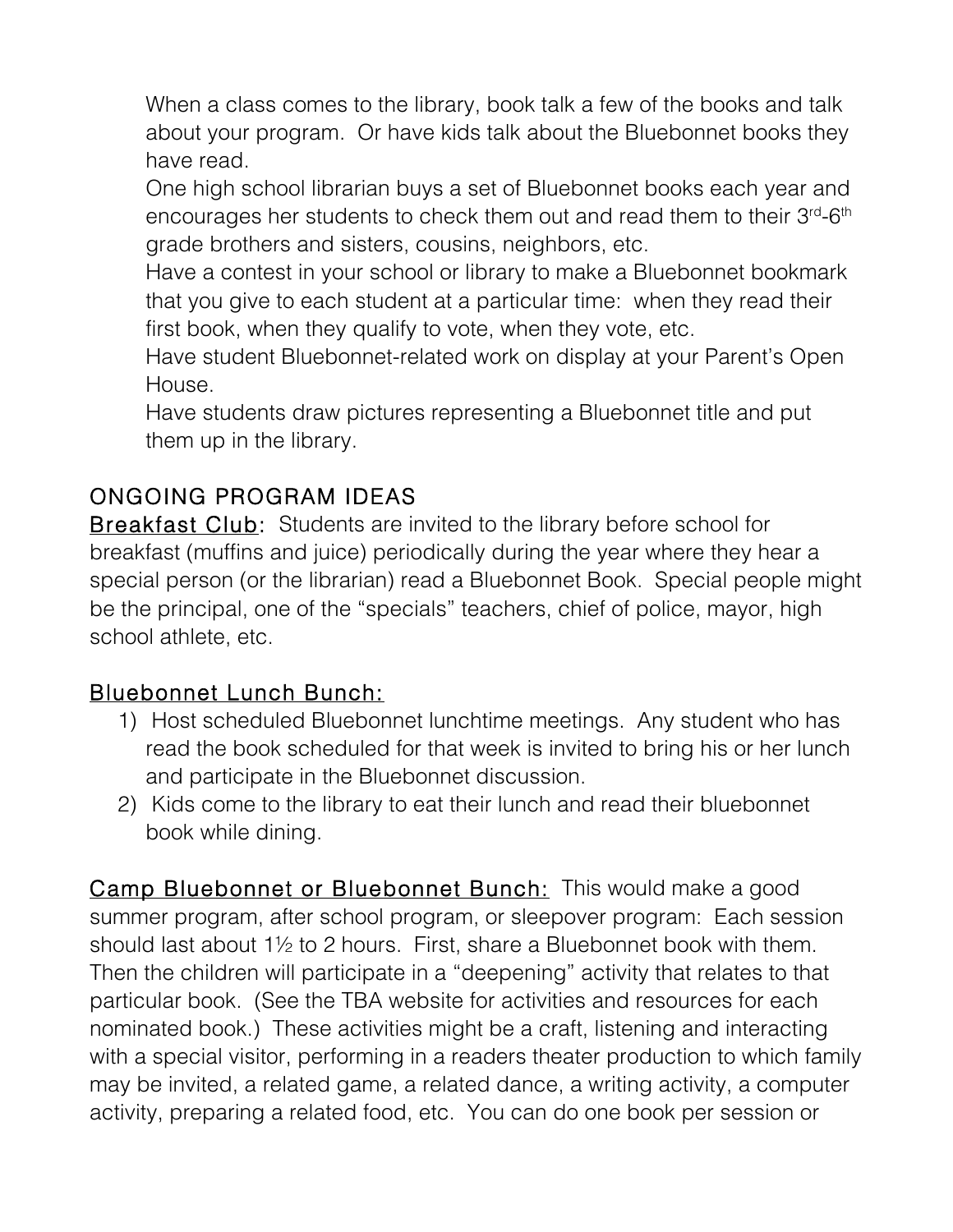rotate through several books during a session. These activities work best when they are fun and interactive. Sometimes the goal is to qualify all participants to vote by the time the program is done.

#### Parents start their own Bluebonnet program for their kids:

This could be done by homeschooling parents or parents with kids at the same elementary school: Parents and their Bluebonnet kids gather once a month to discuss nominated Bluebonnet titles after reading them to their children at home. Discuss themes, writing styles, grade level appropriateness, and personal opinions with a party at the end. This could also be done with one adult leader and just the kids.

Bluebonnet checks: Create a blank check for students to fill out with the amount they believe each book they read is worth. As they finish a title, they may write a check to the author of what they believe the book is worth. A million dollars? Five cents? On the back of the check they justify the amount.

**Music to Fit the Book:** Each time you read a book to your group, you might choose a piece of music that fits the book and have it be the theme song for that day. At the end of the Bluebonnet program, if you wish, you could play the piece of music so that the children have to match it up with the correct book title. (For instance, an ocean-themed song for a book having to do with the ocean.)

After-School Bluebonnet Club: Choose titles that you can read aloud in maybe no more than 3 one-hour sessions. Send out flyer inviting the students to the club and giving time and dates.

**Newsletter Articles Created by the Kids:** Through a library or classroom newsletter, you could send TBA reviews, TBA articles and other Bluebonnetrelated child-created work to the parents.

Read a Little Each Week: Read to the students for 5 to 10 minutes from a different Bluebonnet Book as a way to familiarize them with the titles.

**Bluebonnet Friendship Bracelet:** When each child reads his/her first Bluebonnet nominee, he/she gets a starter bracelet – a piece of leather about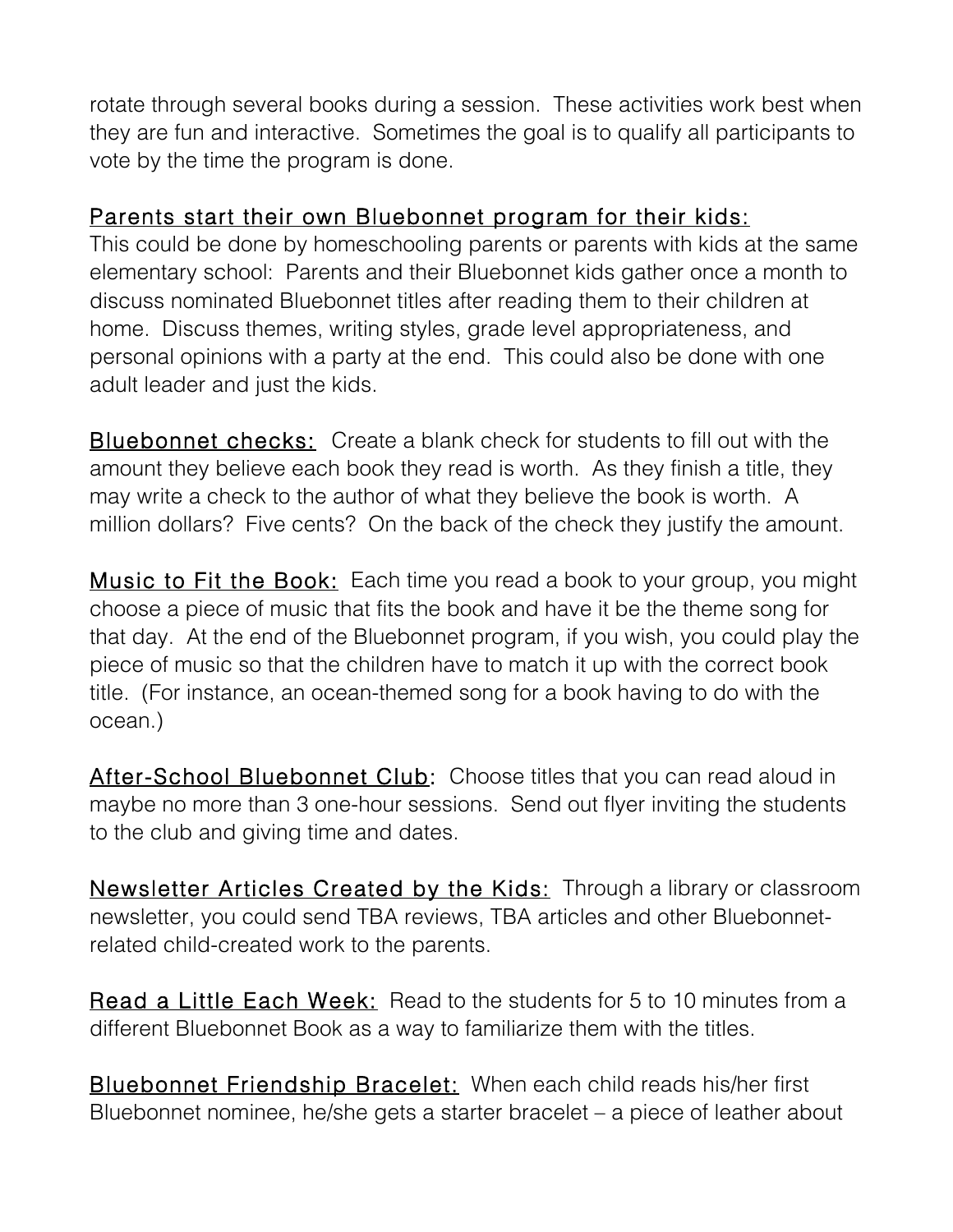12"-14" long (could be black, brown, or blue leather) – and a bead. For each additional book they read, they get a bead to add to their bracelet. Two rules that have been used for this: lost bracelets are not replaced, and they must have their bracelet with them to add a bead. Colors of leather and types of beads could be rotated over the years so that each year's bracelet is a little different, and children who participated last year will have a different looking bracelet to add to their souvenirs.

**Bluebonnet Stations:** Cut out activities and related websites found on the TBA website for each book. Laminate them and place them in a Bluebonnet box or station.

Bluebonnet Maps and Record Keeping: There are various ways to keep track of the Bluebonnet books each child has read. There are several printables available on the TBA website to use for this.

Match Game: Create a laminated match game for upper grades. It can be available for check out by individual students or classes. It can be made from information available on the TBA website by cutting out the titles of the nominees and laminating them individually on cards and then cutting out the summaries for the books and laminating them individually on cards. Then the students can match the description with the right title.

**Jeopardy Game:** Create, or have the students create, Jeopardy style "answers" for each book based on themes, characters, main idea, fact and opinion, events in each book, quotes from each book, setting, authors, etc. Students must, of course, answer in the form of a question. This could be played individually or as a team.

**Bluebonnet Artifact Matching Game:** Use clip art to make transparencies of several items found in each book. Students have to identify the book with the item it was from and explain the connection.

## VOTING AND ANNOUNCEMENT IDEAS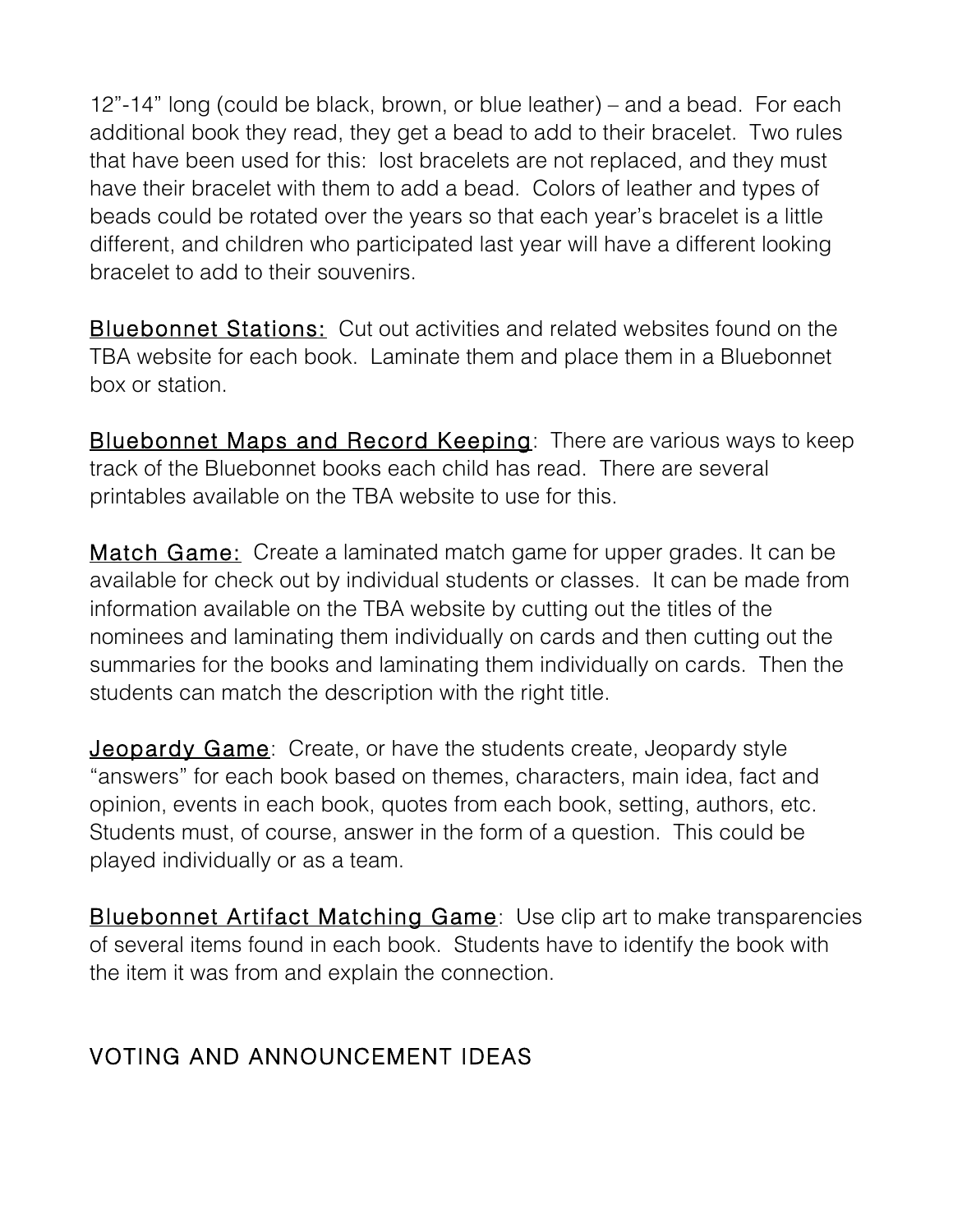Talk about why our country uses a "secret ballot," and explain that you can tell others your vote but you don't have to. Explain other ways adults in this country vote.

 You can make voting as realistic as possible by having election judges, checking the voter registration list, having them sign in before you give them the ballot to vote.

 Create a voting booth by using a refrigerator box and painting it blue or covering it with blue paper. Put a desk inside for the students to sit at while voting, and a box or bag to put their ballots in when marked. A study carrel also makes a good voting booth. You can decorate with streamers, balloons, stars and bluebonnets.

 Make an "Official Voter Registration Card" or make labels to stick on a card, for each student.

Give away door prizes on voting day as students come in to vote.

 After voting, give kids "I Voted for the Texas Bluebonnet Award" stickers. The template is available on the TBA website.

Everyone could wear blue on voting day.

 Your classroom/grade level/library/school winner should be announced/posted as soon as possible, and the state winner announced/posted as soon as possible.

 The Texas Bluebonnet committee is now videotaping an announcement of the winning book that can be broadcast at your school. It will be available on the TBA website. Homeschoolers can be e-mailed this link.

## FUNDING IDEAS

 Find out what your local grocery store (or other local store) requires for you to ask for a donation, and then fill out the required paper work, if any. Explain what it is being used for. There is information on the TBA website to help with this.

Look for grant money.

 Ask your school's PTO or PTA for help. Public libraries, ask your Friends of the Library for help.

Be sure and write thank you notes if you receive help!

 Donors always appreciate some sort of public acknowledgement. One idea to do this is to invite donors to one of your events to be acknowledged.